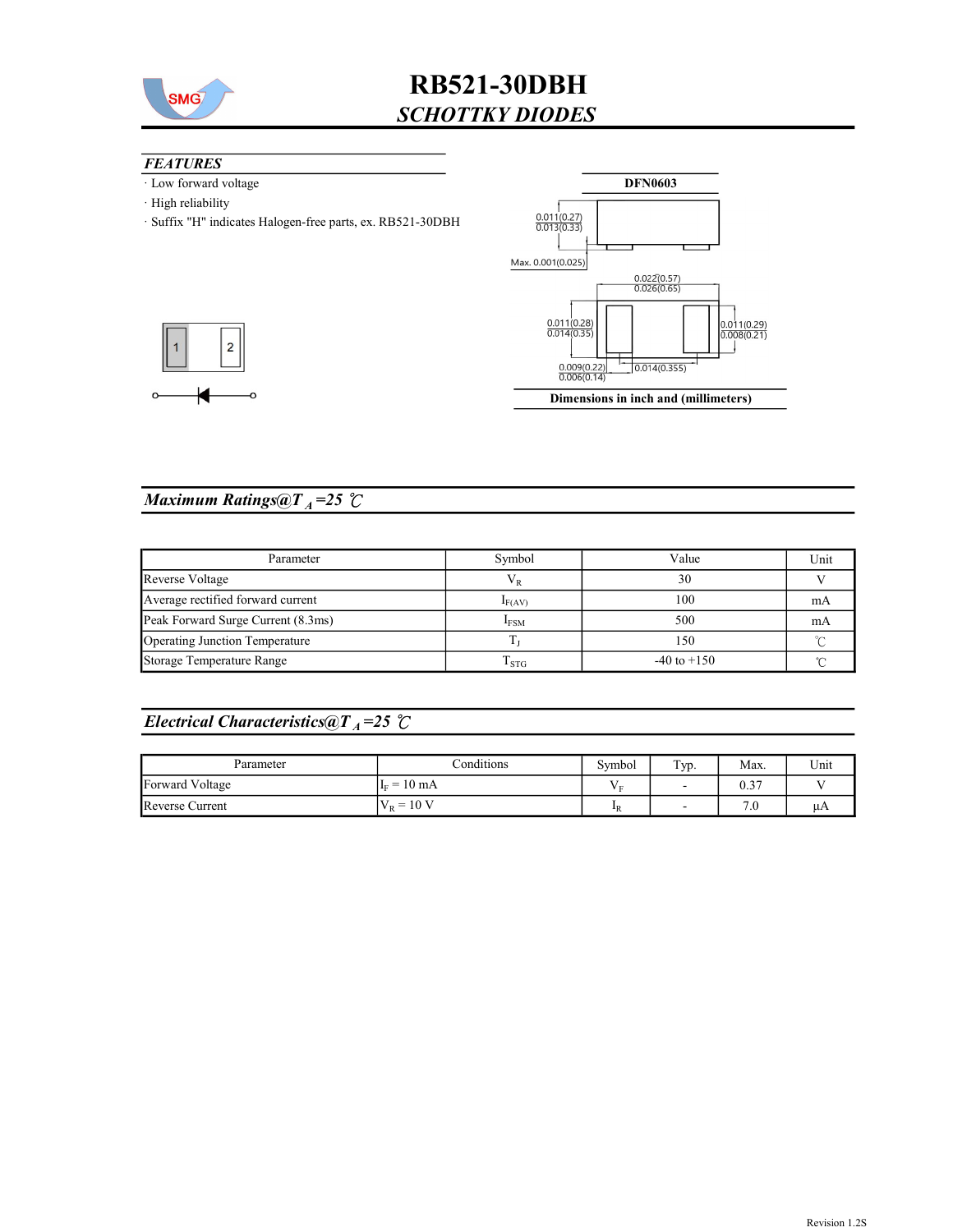

# RB521-30DBH SCHOTTKY DIODES

### Typical Characteristics



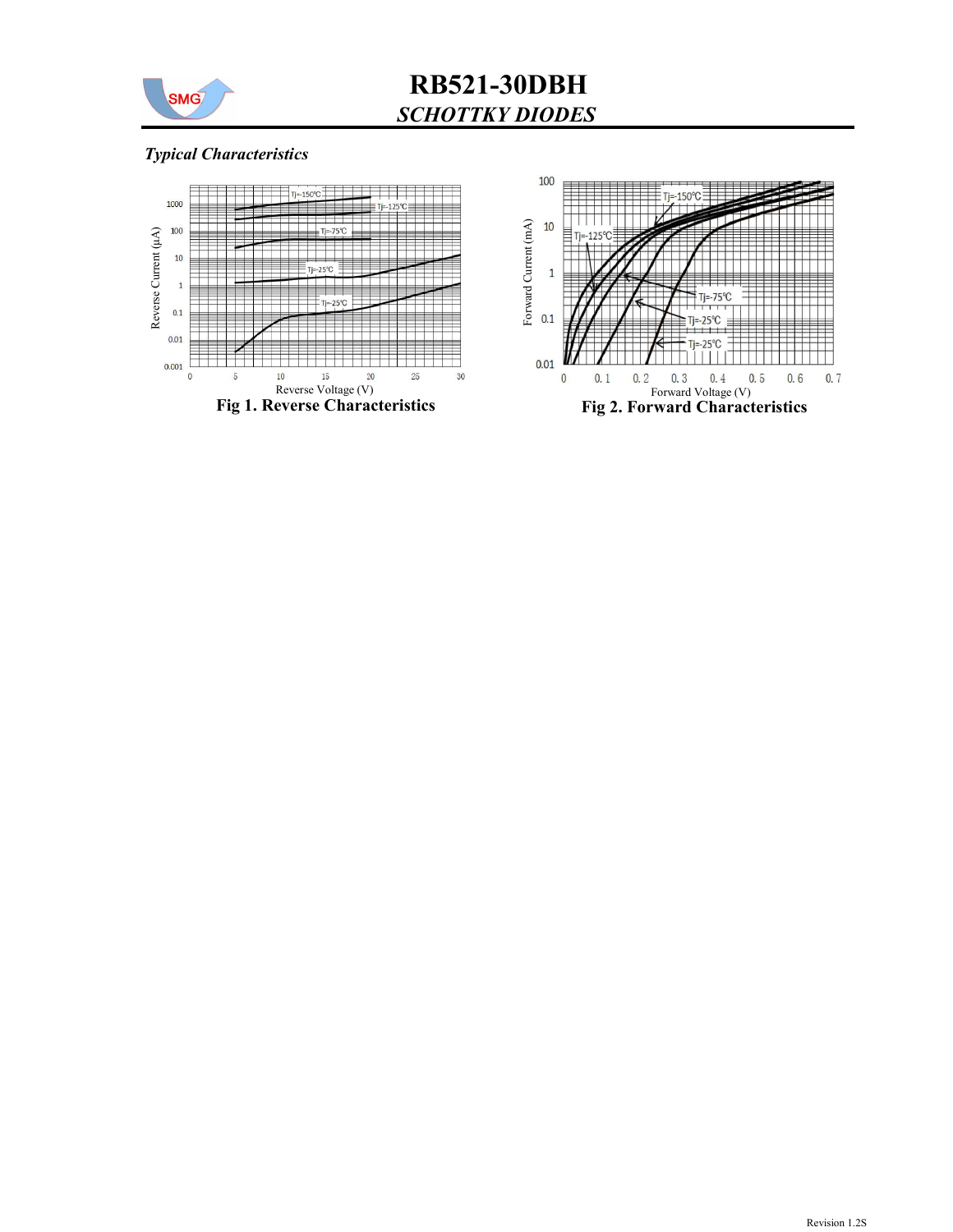

## SCHOTTKY DIODES RB521-30DBH

### TAPE & REEL SPECIFICATION



#### ORDER INFORMATION

| Package       | Reel :<br>Size | Juantity |
|---------------|----------------|----------|
| DFN0603(0201) | 711            | 10,000   |

#### MARKING CODE

| Part Number | Marking Code |
|-------------|--------------|
| RB521-30DBH |              |